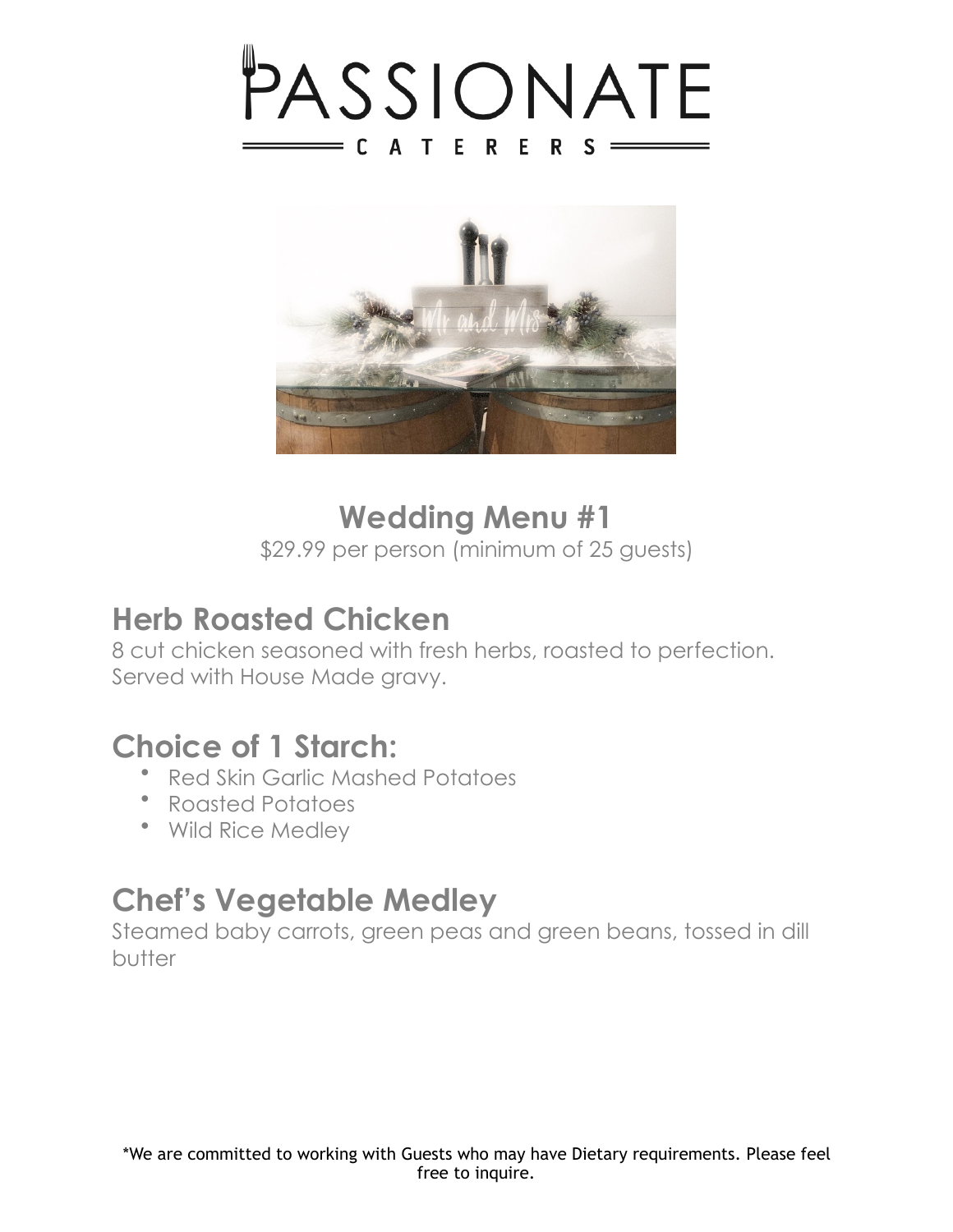# PASSIONATE  $=$  CATERERS  $=$

# **Choice of 2 salads:**

- Caesar Salad. Romaine, parmesan, house made bacon bits and croutons tossed in our signature Caesar dressing.
- Classic Coleslaw. A mixture of shredded green and red cabbage, crispy carrots, tossed in our homemade creamy coleslaw dressing.
- Tossed Salad. Crispy lettuce, tomato, cucumber and bell peppers served with choices of: Tangy Ranch, Balsamic Vinaigrette or Italian dressing.

# **Fresh Baked Dinner Rolls**

Served with whipped butter

# **Choice of 1 Dessert:**

- Apple Pie A La Mode
- Black Forest Cake
- Tiramisu
- New York Style Cheesecake with choice of Chocolate Sauce, Caramel Sauce or Raspberry Sauce
- Carrot Cake
- Tuxedo Cake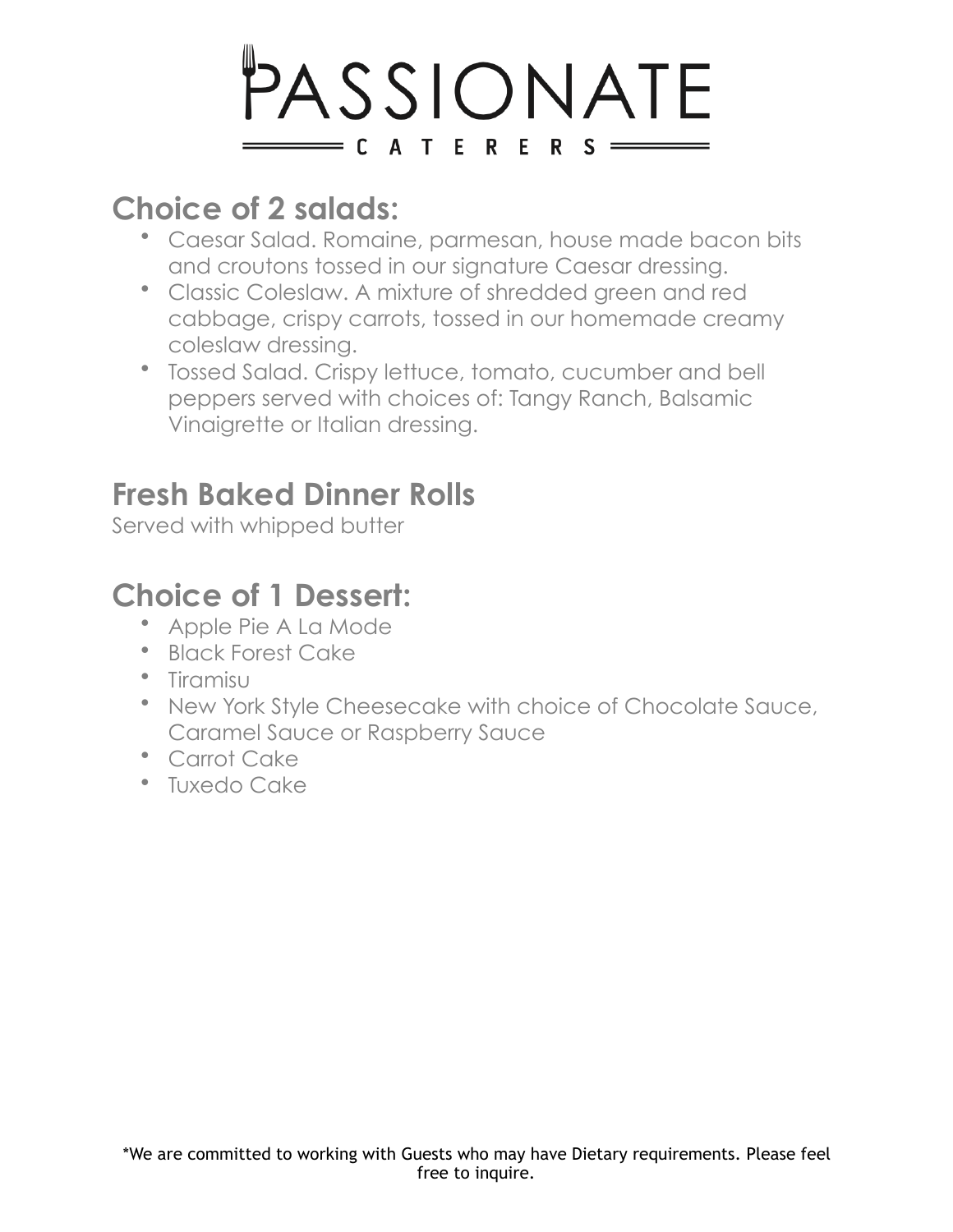

# **Wedding Menu #2**

\$31.99 per person (minimum of 25 guests)

# **Roast Beef**

AAA Alberta beef, Dijon and herb rubbed and roasted to perfection. Served with House Made gravy and horseradish \*For whole cuts of meat we suggest adding a carving station where one of our professional chefs will carve your beef to order for each guest\*

# **Choice of 1 Starch:**

- Red Skin Garlic Mashed Potatoes
- Roasted Potatoes
- Wild Rice Medley

# **Choice of 1 Vegetable:**

- Dill Baby Carrots and Peas
- Green Beans Almandine
- Buttered Corn on the Cob
- Roasted Brussel Sprouts

# **Choice of 2 salads:**

- Caesar Salad. Romaine, parmesan, house made bacon bits and croutons tossed in our signature Caesar dressing.
- Spinach Salad. Fresh baby spinach, red onions, strawberries, toasted slivered almonds and feta cheese tossed in homemade poppy seed dressing.
- Classic Coleslaw. A mixture of shredded green and red cabbage, crispy carrots, tossed in our homemade creamy coleslaw dressing.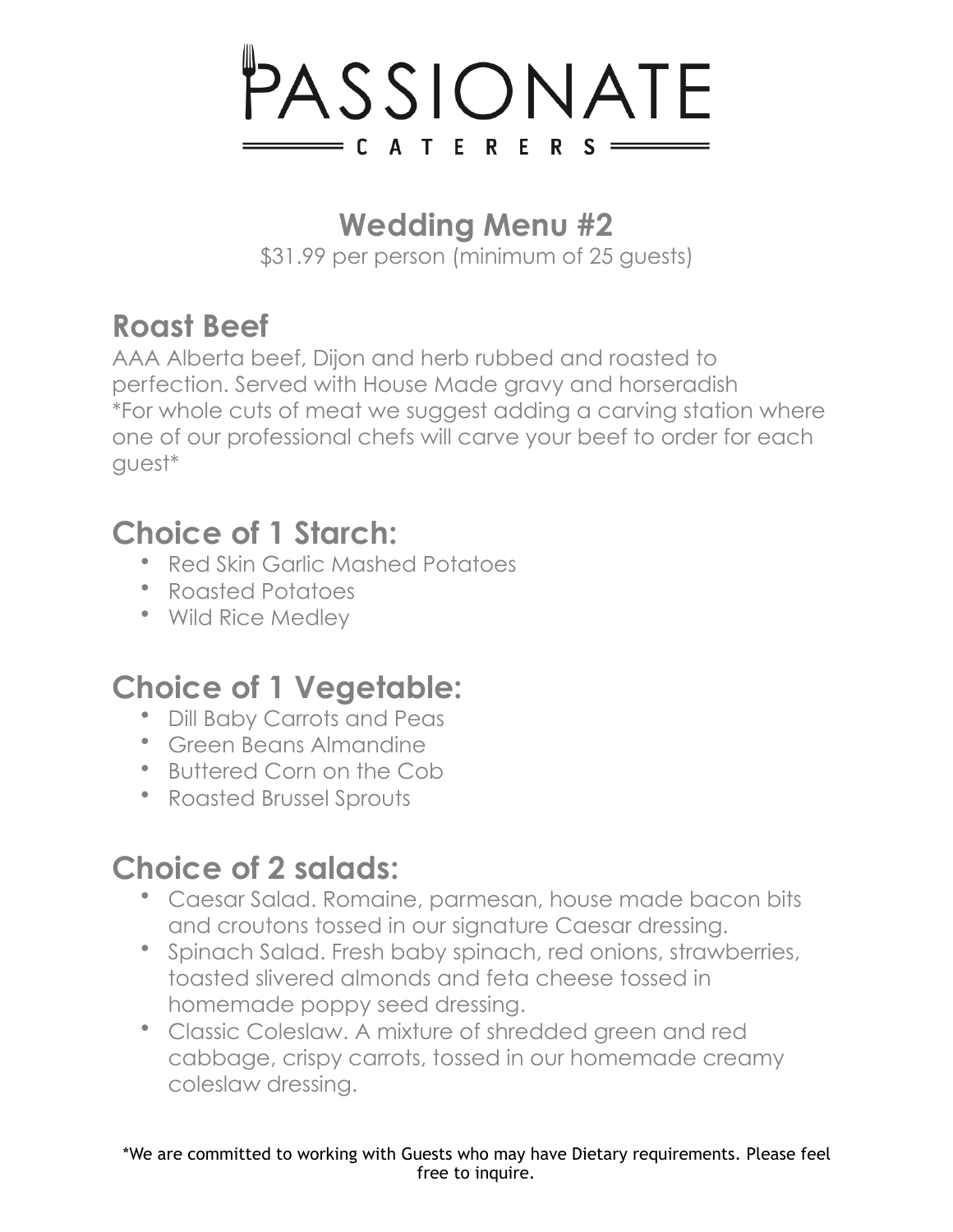# PASSIONATE  $\equiv$  CATERERS  $\equiv$

- Tossed Salad. Crispy lettuce, tomato, cucumber and bell peppers served with choices of: Tangy Ranch, Balsamic Vinaigrette or Italian dressing .
- Broccoli Salad. Fresh broccoli, raisins, red onions and sunflower seeds tossed in a slightly sweet, creamy dressing

#### **Fresh Baked Dinner Rolls**

Served with whipped butter

### **Choice of 1 Dessert:**

- Apple Pie A La Mode
- Black Forest Cake
- Tiramisu
- New York Style Cheesecake with choice of Chocolate Sauce, Caramel Sauce or Raspberry Sauce
- Carrot Cake
- Tuxedo Cake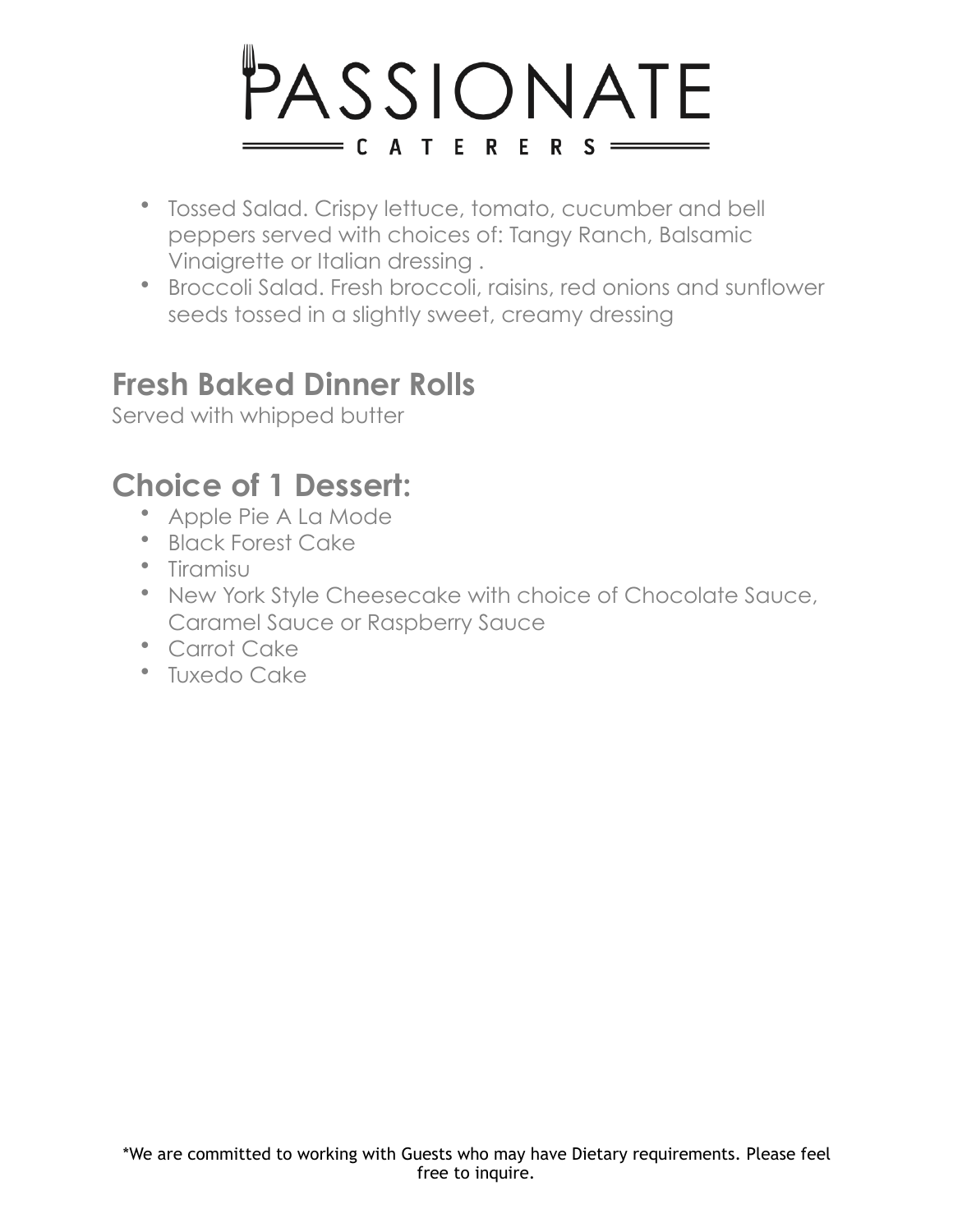# PASSIONATE  $\equiv$  CATERERS  $\equiv$

# **Wedding Menu #3**

\$34.99 per person (minimum of 25 guests)

# **Herb Roasted Chicken**

8 cut chicken seasoned with fresh herbs, roasted to perfection. Served with House Made gravy.

# **Choice of a 2nd Entrée:**

- Honey Baked Ham
- Maple Glazed Baked Salmon
- 4 Cheese Baked Penne
- Pork Tenderloin with Mushroom Reduction

# **Choice of 1 Starch:**

- Red Skin Garlic Mashed Potatoes
- Roasted Potatoes
- Wild Rice Medley

# **Chef's Vegetable Medley**

Steamed baby carrots, green peas and beans, tossed in dill butter

# **Choice of 2 salads:**

- Caesar Salad. Romaine, parmesan, house made bacon bits and croutons tossed in our signature Caesar dressing.
- Spinach Salad. Fresh baby spinach, red onions, strawberries, toasted slivered almonds and feta cheese tossed in homemade poppy seed dressing.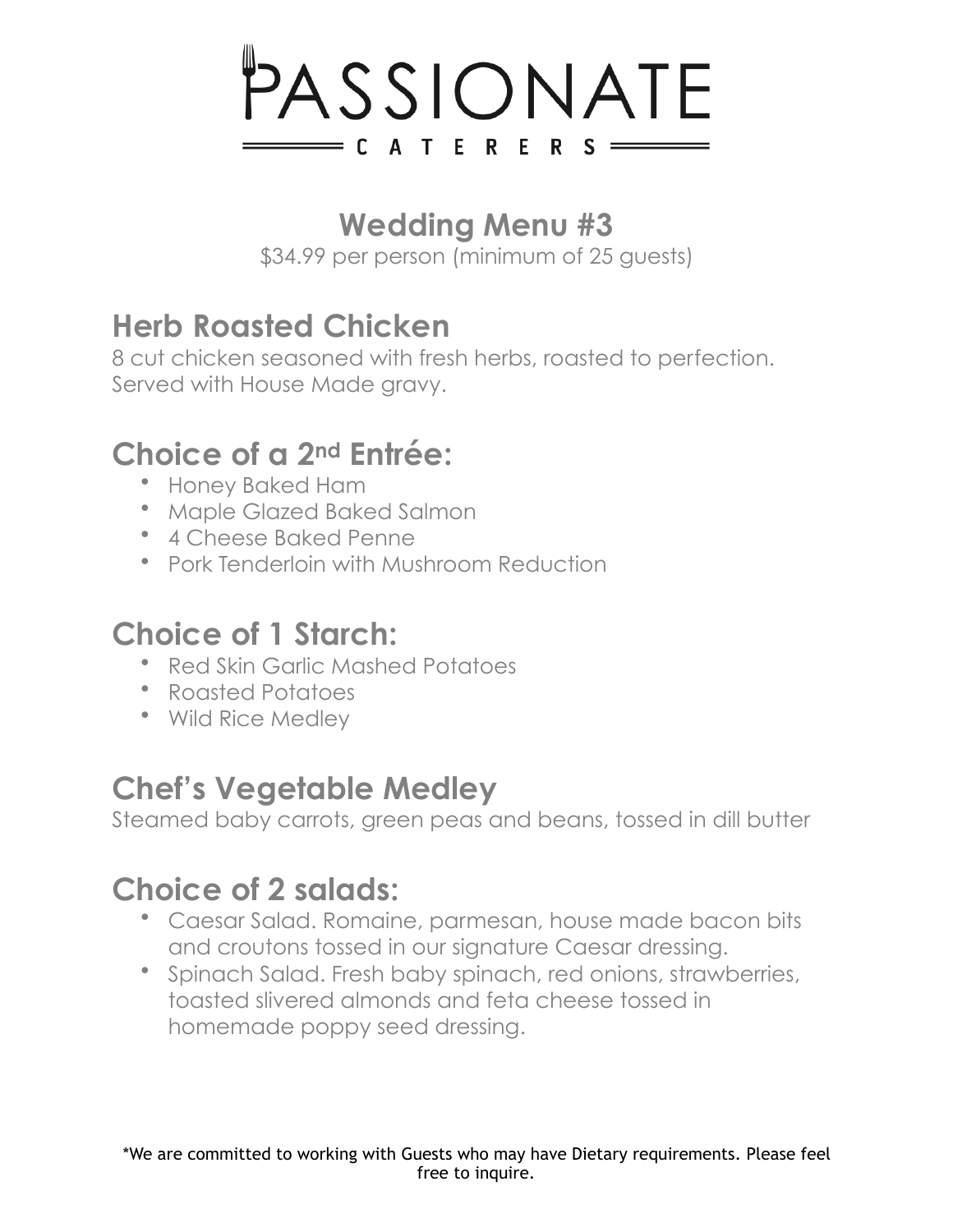# PASSIONATE  $= C A T E R E R S =$

- Classic Coleslaw. A mixture of shredded green and red cabbage, crispy carrots, tossed in our homemade creamy coleslaw dressing.
- Tossed Salad. Crispy lettuce, tomato, cucumber and bell peppers served with choices of: Tangy Ranch, Balsamic Vinaigrette or Italian dressing.
- Broccoli Salad. Fresh broccoli, raisins, red onions and sunflower seeds tossed in a slightly sweet, creamy dressing

### **Fresh Baked Dinner Rolls**

Served with whipped butter (regular, garlic and herb).

# **Choice of 1 Dessert:**

- Apple Pie A La Mode
- Black Forest Cake
- Tiramisu
- New York Style Cheesecake with choice of Chocolate Sauce, Caramel Sauce or Raspberry Sauce
- Carrot Cake
- Tuxedo Cake

# **Menu Additions**

#### **Perogys**

Potato and cheddar perogys topped with sautéed onions and bacon. Served with sour cream and chives \$3.00 per person